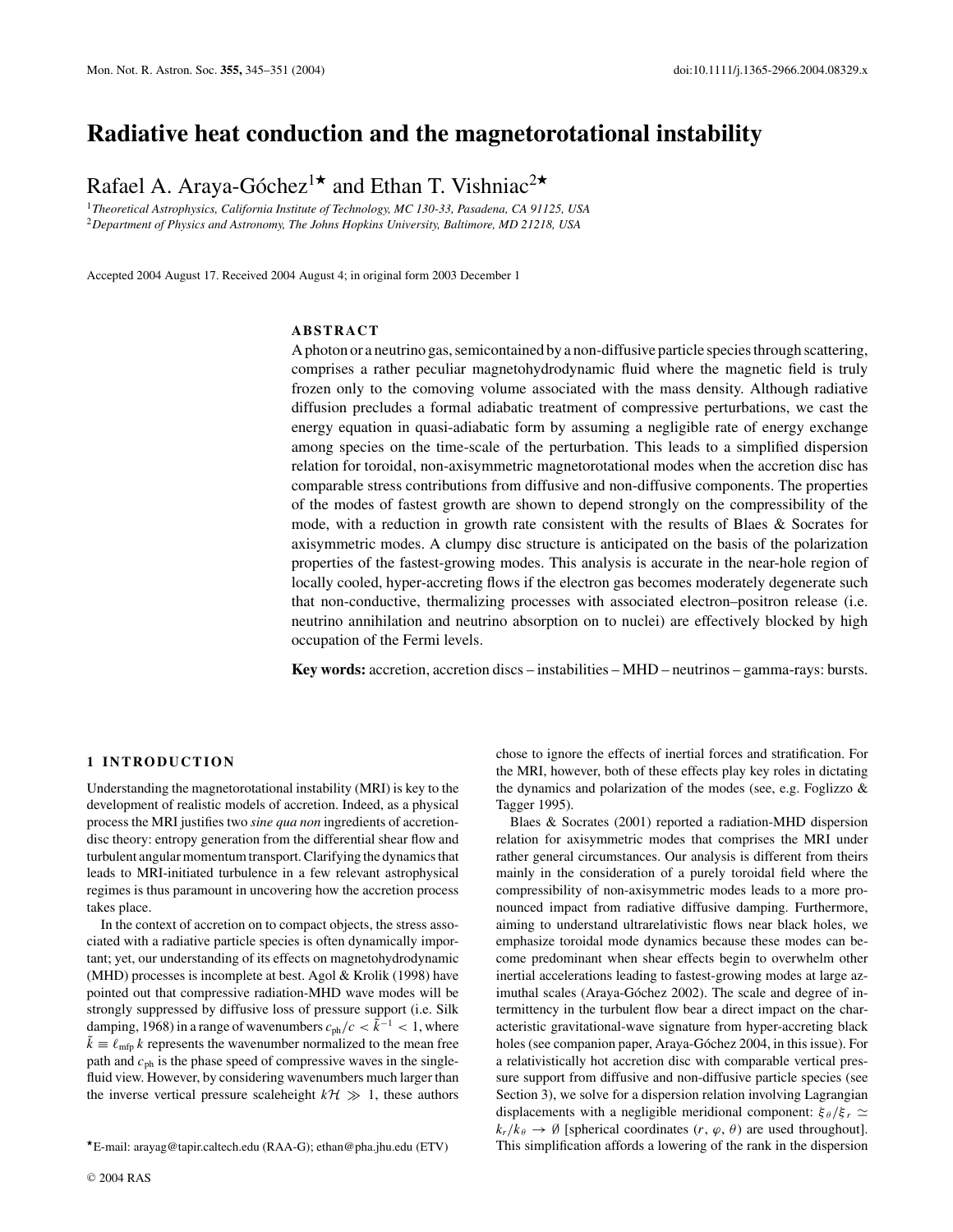relation to second order (in  $\omega^2$ ) which, in turn, enables a relatively straightforward albeit approximate treatment of the effects of radiative heat conduction to be achieved.

## **2 MICROPHYSICS OF NEUTRINO-COOLED ACCRETION FLOWS**

Two of the most difficult tasks for the worker who aims to understand hyper-accreting, relativistic flows are ranking the relevant microphysical processes and assessing the ensuing dynamical impact on the flow structure and energy deposition. In this section we try to address briefly the former aspect of the problem whereas the rest of the paper is chiefly concerned with the latter. Because of the possibility of gravitational-wave emission from hyper-accretion (Araya-Góchez 2004), we focus on the properties of the fluid in the near-hole region.

Local cooling by neutrino emission imposes rough boundaries on the accretion rate,  $0.1 \leq M \leq 1 \text{ M}_{\odot} \text{ s}^{-1}$ , where the upper limit is consistent with the neglect of energy advection (Popham, Woosley & Fryer 1999, hereafter PWF). In this nonadvective accretion regime, the innermost region of a neutrinocooled flow near a hyper-accreting black hole will possess a density  $10^{+10} \le \rho \le 10^{+11}$  g cm<sup>-3</sup>, and temperature  $5 \le T \le 10$  MeV. Advection of energy will generally increase these nominal estimates (Di Matteo, Perna & Narayan 2002) but its effect on fully relativistic discs is only roughly understood. Under these conditions, the fluid is composed of an admixture of free<sup>1</sup> protons and neutrons, electrons, positrons, photons and neutrino–antineutrino pairs. Furthermore, assuming thermal and chemical equilibrium in the unperturbed flow, the electron component will possess at least a mild degree of degeneracy, leading to an effective suppression of the positron density and to a low proton–nucleon fraction  $Y_e$  (Beloborodov 2003).

Electron degeneracy has a very important consequence for neutrino transfer: electron- and positron-releasing processes such as neutrino (or antineutrino) absorption on to nuclei and neutrino annihilation into electron–positron pairs are effectively blocked by the high occupation of the Fermi levels. The blocking factor (Bahcall & Wolf 1965; Shapiro & Teukolsky 1983) is roughly ∝ exp(−µ/*kT*), where  $\mu$  ( $\gt kT$ ) represents the chemical potential for the electrons. Estimates of the degeneracy parameter,  $\mu/kT$ , vary in the literature, from mild degeneracy  $\mu/kT \lesssim 1$  (Beloborodov 2003), to a more strongly degenerate electron gas  $\mu/kT \simeq 2-4$  (Lee, Ramirez-Ruiz & Page 2004). Assuming efficient neutrino cooling (i.e. in the non-advective accretion regime), the degeneracy parameter may be expected to be of order a few and the chemical potential for the neutrinos,  $\mu_{\nu}$ , will be negligible compared to that of the electrons (Beloborodov 2003). Strictly speaking, the radiative conduction approximation used in Section 5 is only accurate when the above energy exchange processes are blocked by electron degeneracy.

The time to attain thermal equilibrium<sup>2</sup> (through neutronization) is steeply dependent on temperature:  $\propto T^5$  (see, e.g. Beloborodov 2003). This time-scale hovers on values near the dynamical timescale,  $t_{\text{dyn}} \simeq \Omega^{-1} \simeq 200 \,\mu s$  (for  $M_{\text{hole}} \simeq 15 \,\text{M}_{\odot}$ ), when degeneracy is negligible:  $t_{\text{neu}} \simeq 20 -700 \,\mu s$ . However, since degeneracy suppresses neutronization rates exponentially, the latter time-scale is likely to be well above the dynamical time-scale ( $\simeq t_{MRI}$ ) when

We thank the referee for stressing the importance of the thermalization time-scale and its bearing on the radiative conductive approximation.

 $\mu/kT \gtrsim 2$ . Radiative heat conduction in this setting thus means that, on the time-scale of the instability, neutrinos will transport energy through a medium with no effective internal degrees of freedom, which would otherwise thermalize the local neutrino flux energy density. Note that the average neutrino energy is well below the nucleon masses so the scattering process is essentially elastic. Moreover, if  $t_{\text{neu}} \gg \Omega^{-1}$ , transport issues related to finite gradients in lepton chemical potentials (i.e. lepton diffusion and the possibility of doubly diffusive instabilities such as neutron fingers, etc.) can also be neglected. Note that it is the MRI which, in principle, sets up the entropy and chemical potential profiles which may drive convective and (doubly) lepton/entropy diffusive instabilities secondarily.

Although neutrino stress never truly dominates the dynamics, it is not unreasonable to expect the neutrinos to be sufficiently trapped to make a dynamically significant impact, much like photons in radiation-pressure-dominated discs where the optical depth to scattering greatly exceeds unity. The Rosseland mean opacity to neutrino–nucleon scattering for  $\mu_v = 0$  and  $Y_e = 0.5$  has been computed by Di Matteo et al. (2002). This opacity is rather insensitive to the proton fraction and equals 3/5 of the unmodified URCA absorption opacity (i.e. the opacity in the absence of electron degeneracy). Thus, electron degeneracy (and the ensuing neutrino transparency to absorption and to annihilation into electrons and positrons) has only a mild impact on the total optical depth of the disc.

The dynamical consequences for optically thick media to neutrinos,  $\tau_{v} \gg 1$ , are estimated as follows. The pressure contributions from radiation, neutrinos and electron–positron pairs, all have the same temperature dependence,  $\propto a/6$  *T*<sup>4</sup>, with relative contributions varying only by internal degrees of freedom times particle statistics factors:  $2 \times 1, 6 \times 7/8$ , and  $\approx 4 \times 7/8 \times \exp(-\mu/kT)$ , respectively (with only one helicity state per neutrino and a correction for the finite chemical potential of the pairs). Thus, the neutrino pressure is never greater than  $\approx p_{\text{thermal}}$ , where  $p_{\text{thermal}} \approx a [1 +$ 7/4 exp( $-\mu/kT$ ) ]  $T^4/3$  includes the pressure from photons and electron–positron pairs. Since the neutrinos constitute the lone diffusive species, their contribution to the stress tensor is identified with  $p_{rad}$  below (e.g. radiative = diffusive species throughout this paper). On the other hand, numerical estimates of the nucleon pressure at the innermost disc region ( $\dot{M} = 1$  M<sub> $\odot$ </sub> s<sup>-1</sup>) are consistent with an upper limit near equipartition (Di Matteo et al. 2002), or much lower (PWF) while degeneracy pressure is expected to be dynamically negligible (PWF, Di Matteo et al. 2002; Lee et al. 2004). For the sake of simplicity in the analysis below, we will subsequently assume rough equipartition among the sources of stress and an optically thick, locally cooled disc.

# **3 RADIATIVE VISCOSITY VERSUS DIFFUSION**

In a standard radiation-pressure-dominated  $\alpha$ -disc, the optical depth to photon propagation is dominated by electron scattering. The radiative flux from the surface is roughly  $F_{\text{rad}} \simeq c p_{\text{rad}}/\tau_{\text{disc}}$ , while the energy generated between the mid-plane and the surface is  $Q \simeq -2\hat{A}\Omega \alpha p_{\text{tot}}\mathcal{H}$ . Here  $\hat{A} \equiv 1/2d_{\text{ln}}r\ln \Omega$  represents Oort's A parameter normalized to the local rotation rate and  $H$  is the meridional pressure scaleheight:  $\mathcal{H}^{-1} \equiv r^{-1} \partial_{\theta} \ln p_{rad}$ . Assuming a stationary, locally cooled disc with  $p_{\text{tot}} \approx p_{\text{rad}}$ , we obtain

$$
\tau_{\rm disc} = -\frac{c}{2\alpha \hat{\mathbf{A}} \Omega \mathcal{H}}.\tag{1}
$$

<sup>&</sup>lt;sup>1</sup> We assume that the mass fraction of free nucleons is  $X_{\text{nuc}} = 1$ ; Beloborodov's (2003) shaded contours in figs 1 and 2 show where composite nuclei may be expected.<br>
<sup>2</sup> We thank <sup>1</sup>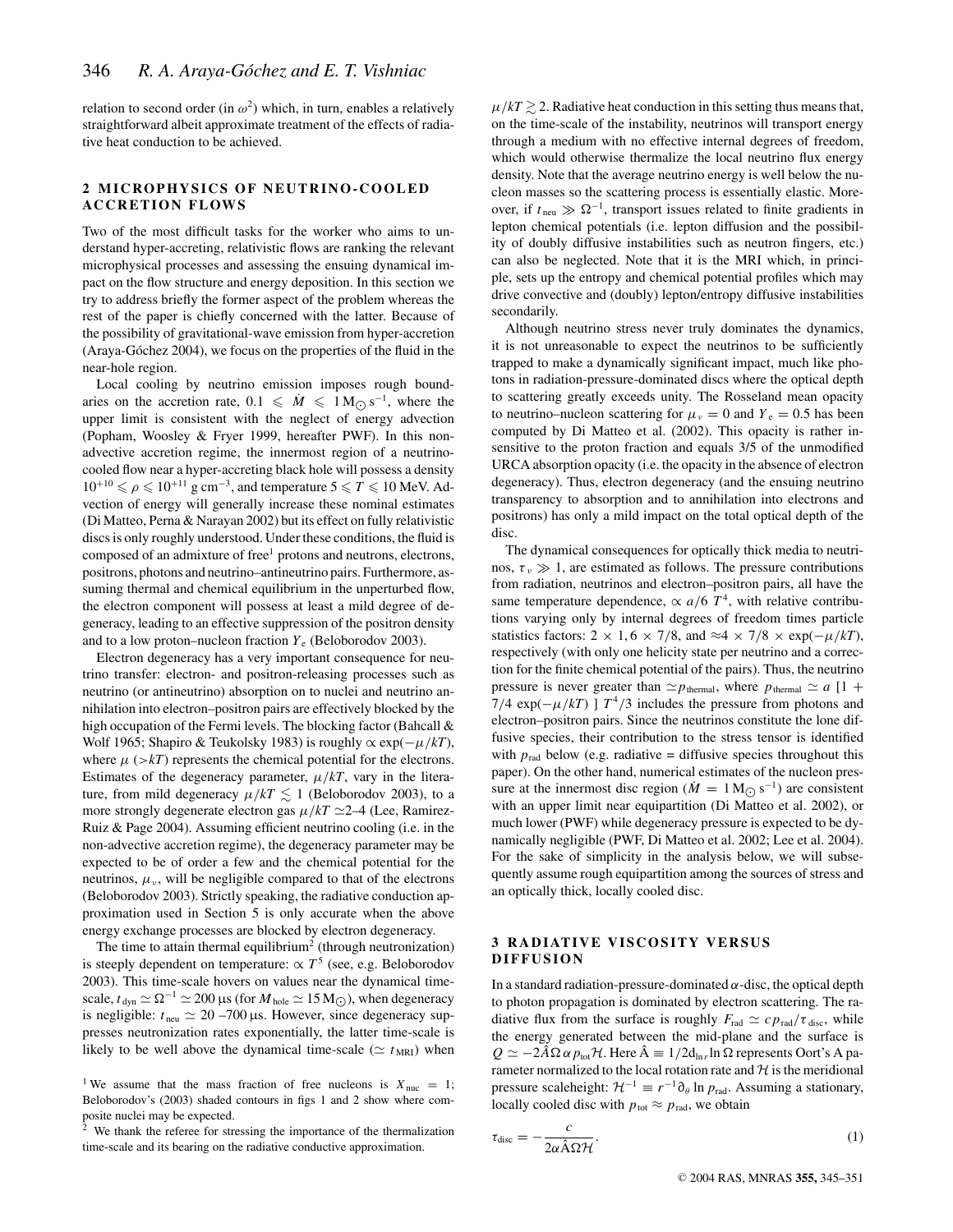This result is explicitly sensitive only to the local nature of the cooling although it is implicitly subject to a suitable gradient of heat deposition (see, e.g. Krolik 1999). In a neutrino-cooled disc, a replacement in the source of opacity by neutrino scattering and a similar procedure leads to an optical depth that is slightly lower than that in equation (1) by the ratio of neutrino-to-total pressures. None the less, as long as  $\tau_{\text{disc}} \gg 1$ , such a reduction in optical depth has relatively little bearing in the phenomenology of radiative heat conduction as discussed below.

On the other hand, the length-scale of the fastest-growing MRI eddies in the direction parallel to the field is  $l_{\text{eddy}} = k_{\text{MRI}}^{-1} \simeq v_{\text{Alf}} / \Omega$ . The optical depth through these eddies is related to the depth through the disc by  $\tau_{\text{eddy}} \simeq \tau_{\text{disc}} \, v_{\text{Alf}} / c_{\mathcal{H}}$ , where  $c_{\mathcal{H}} = \Omega \mathcal{H} \, (c_{\mathcal{H}}^2 \equiv p_{\text{tot}} / \rho)$ . Thus, for magnetic angular momentum transport such that  $\alpha \simeq$  $(v_{\text{Alf}}/c_{\mathcal{H}})^2$ , the *isotropic* diffusion time through these eddies is  $t_{\text{diff}} =$  $\tau_{\text{eddy}}/c k_{\text{MRI}} \simeq (-\hat{A}\Omega)^{-1}$ . Surprisingly, this time also corresponds to the time-scale for the fastest-growing MRI modes to develop (see Section 6). The optical depth through these eddies is

$$
\tau_{\text{eddy}} \simeq -\frac{1}{2\hat{\mathbf{A}}\sqrt{\alpha}} \frac{c}{c_{\mathcal{H}}} \gg 1,\tag{2}
$$

so we are clearly in the diffusive limit. Furthermore, the damping rate due the radiative viscosity is roughly equal to the fraction of the bulk momentum carried by the diffusive particles times  $k^2$  times the viscosity ( $\simeq$  particle speed times the mean free path). Thus, on dimensional grounds, the diffusive drag rate on the eddies goes as *t*<sub>drag</sub>  $\approx$  (*u*<sub>rad</sub>/*ρc*<sup>2</sup>) *k*<sub>MRI</sub>  $\ell$ <sub>mfp</sub>*c* ≈ (*c*<sub>H</sub>/*c*)<sup>2</sup> ÂΩ ≪ ÂΩ (recall τ<sub>disc</sub> =  $H/\ell$ ), so we can safely ignore the viscous drag in the eddy dynamics of a locally cooled, optically thick disc.

### **4 A LAGRANGIAN FORMULATION OF THE MRI IN SOFT MEDIA**

We have adopted spherical coordinates in accordance with a slimdisc approach. Field curvature and entropy gradients are neglected (thus excluding convective modes) while a simple meridional pressure profile sets the physical length-scale of the problem:  $\mathcal{H}^{-1}$  =  $r^{-1}d_{\theta}$  ln  $p_{\text{tot}} = -g_{\theta}/(c_{\mathcal{H}}^2 + 2v_{\text{Alf}}^2)$ , where  $p_{\text{tot}}$  is the total pressure,  $c_{\mathcal{H}}$  is the effective sound speed of the medium,  $v_{\text{Alf}}$  represents the Alfvén speed, and where the meridional component of the inertial acceleration,  $g_{\theta}$ , is taken to be constant.<sup>3</sup> Although photon (and neutrino) bubble modes may be important, we exclude these modes here since for dynamically interesting values of the Shakura & Sunyaev 'α' parameter, one expects MRI modes to grow at larger scales than do the photon bubble modes (which incidentally also originate from the slow MHD mode). More importantly, the fundamental source of free energy is the differential shear which feeds the MRI primarily. The ensuing energy deposition profile may feed photon or neutrino bubble modes as a secondary process in spite of their generically larger growth rates.

We take a semilocal approach by computing instantaneous (comoving) growth rates in the limit  $k_r/k_\theta \to 0$  and referring to these as the fastest-growing modes on the implicit understanding of their transient nature [since  $k_r(t) = k_{0r} - (\mathbf{d}_{\ln r} \Omega) k_{\varphi} t$ ]. In terms of a local, comoving observer, azimuthal wavenumbers are no longer discrete and consequently neither are the comoving frequencies (Ogilvie & Pringle 1996). Furthermore, we discard radial gradient terms. The first-order relation between the Lagrangian,  $\Delta$ , and the Eulerian,  $\delta$ , variations (see, e.g. Chandrasekhar & Lebovitz 1964; Lynden-Bell & Ostriker 1967) is

$$
\Delta = \delta + \xi \cdot \nabla. \tag{3}
$$

The Euler velocity perturbation,  $v \equiv \delta V$ , is related to the Lagrangian displacement, *ξ*, through

$$
v = (\partial_t + V \cdot \nabla) \xi - (\xi \cdot \nabla) V \to i\sigma \xi - \xi^r \Omega_r \mathbf{1}_{\varphi}.
$$
 (4)

The algebraic relation follows from the assumption of differential rotation and from writing  $exp[i(\omega t + m\varphi + k_z z)]$  dependencies for  $\xi$ , while  $\sigma = \omega + m\Omega$  denotes the comoving frequency of the perturbations.

These geometrical equations have their more traditional equivalents in the so-called shearing sheet approximation where a comoving, 'locally Cartesian frame'  $(\hat{r}, \hat{\varphi}, \hat{\theta}) \rightarrow (x, y, z)$ , is used along with the linearized shear velocity field,  $V(x) = [d_{\ln r} \Omega] x \mathbf{1}_y$ , to treat the problem locally while introducing the Coriolis terms by hand. (The reader is invited to examine Araya-Góchez 2002, where the inertial terms are induced in a fully covariant, geometric way.)

The linearized equations of motion for the displacement vector correspond to the Hill equations (Chandrasekhar 1961; Balbus & Hawley 1992)

$$
\ddot{\xi}_r - 2\Omega \dot{\xi}_\varphi = -4A_{\text{Oorf}} \Omega \xi_r + \frac{f_r}{\rho}, \quad \ddot{\xi}_\varphi + 2\Omega \dot{\xi}_r = \frac{f_\varphi}{\rho},
$$
\n
$$
\text{and } \ddot{\xi}_\theta = \frac{f_\theta}{\rho},
$$
\n(5)

where each over-dot stands for a Lagrangian time derivative and *f* stands for the sum of body forces.

The Lagrangian perturbation of mass density and the Eulerian perturbation of the field follow straightforwardly from equation (3), and from mass and magnetic flux conservations (notwithstanding the peculiar nature of the fluid under study)

$$
\frac{\Delta \rho}{\rho} = -\nabla \cdot \xi, \quad \delta \mathbf{B} = \nabla \times (\xi \times \mathbf{B}). \tag{6}
$$

Using the latter relation, the Lorentz force in the comoving frame is readily laid out

$$
\delta \frac{1}{4\pi\rho} \mathbf{J} \times \mathbf{B} = v_{\text{Alf}}^2 \times \left[ \nabla (\nabla \cdot \boldsymbol{\xi}) + \nabla_{\hat{\boldsymbol{B}}}^2 \boldsymbol{\xi} - \nabla_{\hat{\boldsymbol{B}}} \nabla (\mathbf{1}_{\hat{\boldsymbol{B}}} \cdot \boldsymbol{\xi}) - \mathbf{1}_{\hat{\boldsymbol{B}}} \nabla_{\hat{\boldsymbol{B}}} (\nabla \cdot \boldsymbol{\xi}) \right] \\
 \xrightarrow{\nabla \to \mathrm{i} \mathbf{k}} - v_{\text{Alf}}^2 \times \left[ (k_i \xi_i - k_{\hat{\boldsymbol{B}}} \xi_{\hat{\boldsymbol{B}}}) \mathbf{k} + k_{\hat{\boldsymbol{B}}}^2 \boldsymbol{\xi} - \mathbf{1}_{\hat{\boldsymbol{B}}} k_{\hat{\boldsymbol{B}}} k_i \xi_i \right].
$$
\n(7)

where  $\mathbf{1}_{\hat{B}}$  is a unit vector in the direction of the unperturbed field and  $\nabla_{\hat{B}} \equiv \mathbf{1}_{\hat{B}} \cdot \nabla \rightarrow k_{\hat{B}} \equiv \mathbf{1}_{\hat{B}} \cdot \hat{k}$ . Note that the term  $(k_i \xi_i - k_{\hat{B}} \xi_{\hat{B}}) \doteq k_{\perp} \xi_{\perp}$ . may be interpreted as a restoring force due to the compression of field lines (as opposed to field-line bending, Foglizzo & Tagger 1995).

Next, we look in detail at the non-magnetic stress terms.

In the single-fluid view, the Lagrangian variation of the specific pressure gradient,  $\Delta(\rho^{-1} \nabla p_{r+g})$ , contains two terms (see, e.g. Lynden-Bell & Ostriker 1967): one  $\propto \Delta \rho^{-1}$ , and another one  $\propto \Delta \nabla p_{r+g}$ . In terms of the displacement vector, the first term is proportional to the equilibrium value of  $\nabla p_{r+g}$  which is negligible in the local treatment ( $\propto$  radial gradient when  $\xi_{\theta}/\xi_{r} \rightarrow \emptyset$ ). For the same reason, the Eulerian and Lagrangian variations of the specific pressure gradient are nearly identical. The 'thermodynamic' pressure term is thus given by

$$
-\delta\left(\frac{1}{\rho}\nabla p_{r+g}\right) = \Gamma \frac{p_{r+g}}{\rho} \nabla(\nabla \cdot \xi) \stackrel{\nabla \to i\mathbf{k}}{\longrightarrow} c_s^2 \mathbf{k} k_i \xi_i, \tag{8}
$$

<sup>&</sup>lt;sup>3</sup> Note that the component of effective gravity along the meridional direction, **1** $_{\theta}$ , is  $\propto \sin^2(\pi/2 - \theta)$  while gravity along the vertical direction, **1**<sub>*z*</sub>, is  $\propto$  $\sin(\pi/2 - \theta)$ , so these differ fractionally by  $\sin(\pi/2 - \theta)$  (Abramowicz, Lanza & Percival 1997). This does not affect the dispersion relation (12) since we only consider a constant effective gravity case and rotation on spherical shells.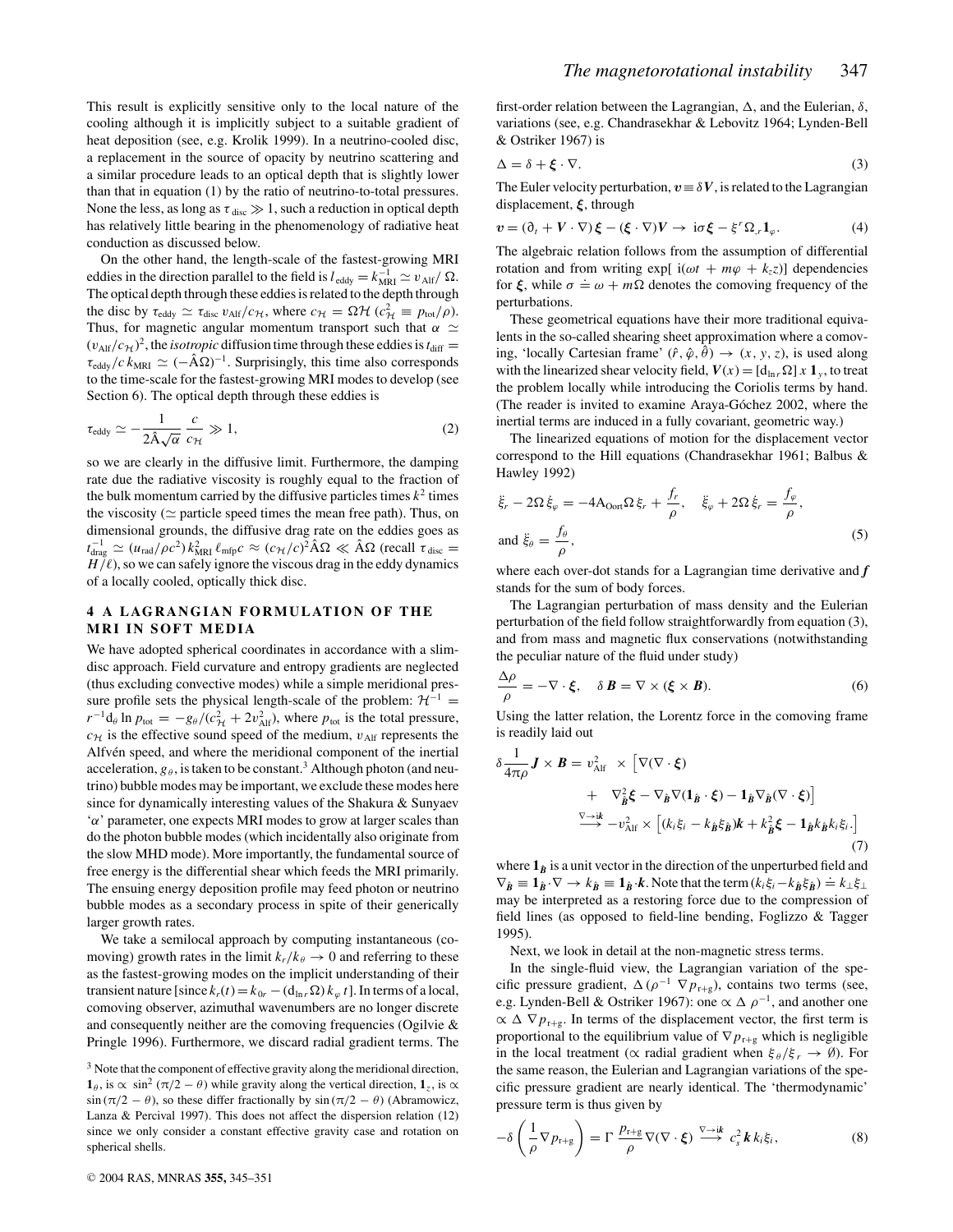where, for a heterogeneous fluid,  $\Gamma$  ( $\equiv d_{\ln \rho} \ln p$ ) represents a generalized adiabatic index (see, e.g. Chandrasekhar 1939; Mihalas & Mihalas 1984).

Assembling  $f$  from equations (7) and (8), and plugging this form into equations (5) yields

$$
\ddot{\xi} + 2\,\Omega \times \dot{\xi} = [c_s^2 \, \mathbf{k} + v_{\text{Alf}}^2 (\mathbf{k} - k_{\hat{\mathbf{B}}} \, \mathbf{1}_{\hat{\mathbf{B}}})] (\mathbf{k} \cdot \xi) \n+ v_{\text{Alf}}^2 (k_{\hat{\mathbf{B}}}^2 \, \xi - k_{\hat{\mathbf{B}}} \xi_{\hat{\mathbf{B}}} \, \mathbf{k}) - 4\,\Omega \xi_r \, \mathbf{1}_r. \tag{9}
$$

Note that this equation is general and independent of any specific magnetic field topology. Equation (9) agrees with the matrix decomposition of Foglizzo & Tagger (1995) for  $\Gamma = 1$ . These authors have stressed the importance of the vertical pressure gradient and rotation (inertial accelerations) in determining the polarization of the slow magnetosonic (e.g. MRI) mode (see, e.g. Section C of Foglizzo & Tagger 1995). When  $k_r/k_\theta \to \emptyset$ 

$$
\frac{\xi_{\theta}}{\xi_r} \simeq \mathcal{O}\left(\frac{k_r}{k_{\theta}}\right) \tag{10}
$$

which corresponds to fundamentally horizontal displacements.

Equations (9) and (10) impose the following anisotropy constraint on the components of the Lagrangian displacement vector field

$$
\boldsymbol{k}_{\perp} \cdot \boldsymbol{\xi}_{\perp} = -\frac{\Gamma}{\Gamma + 2\Theta} \; k_{\parallel} \xi_{\parallel} \equiv -\Lambda \, k_{\parallel} \xi_{\parallel}, \tag{11}
$$

where  $\Theta \equiv p \text{hspace-2pt} \cdot 2 \text{pt}_B / p_{r+g}$ , and  $\Lambda$  parametrizes the degree of anisotropy of the modes. Note that  $p_{r+g}$  represents the combined pressure contribution from the gas and radiative component.

In such a horizontal regime, with  $k_{\theta} \xi_{\theta}$  finite, the dispersion relation derived from equations (9) and (11) reads

$$
\hat{\omega}^4 - \{ (\Lambda + 1)\hat{q}_{\hat{B}}^2 + \hat{\chi}^2 \} \hat{\omega}^2 + \Lambda \hat{q}_{\hat{B}}^2 \{ \hat{q}_{\hat{B}}^2 + 4\hat{A} \} = \emptyset, \tag{12}
$$

where all frequencies are normalized to the local rotation rate,  $\hat{\chi}^2 \equiv 4(1 + \hat{A})$  is the square of the epicyclic frequency, and  $\hat{q}_R \equiv$  $(k \cdot v_{\text{Alf}})/\Omega$  is a frequency related to the component of the wavevector along the field (in velocity units). This expression matches the form given by Foglizzo (1995).

In terms of the function,  $\Lambda$  ( $\Gamma$ ,  $\Theta$ ), we find the fastest-growing wavenumbers to be given by

$$
\hat{q}_{\hat{B}}^2 = -2\hat{A} + \left(\frac{1+\Lambda}{2\Lambda}\right) \times \left\{-\frac{2\Lambda\hat{A}^2}{\mathcal{D}}\right\},\
$$
  
where  $\mathcal{D} \equiv 1 + \left(\frac{1-\Lambda}{2}\right)\hat{A} + \sqrt{1+(1-\Lambda)\hat{A}},$  (13)

and where the expression in the curly brackets corresponds to the square of the growth rate. Note that the compressibility of nonaxisymmetric, MRI modes is imprinted on deviations of  $\Lambda$  from unity:

$$
\frac{\Delta \rho}{\rho} = (1 - \Lambda)(ik_{\parallel})\xi_{\parallel},\tag{14}
$$

e.g. the degree of compression gets stronger with field strength and, naturally, with a softer equation of state.

## **5 A QUASI-ADIABATIC INDEX FOR WAVE PHENOMENA**

In a fluid composed of a neutral baryonic plasma (with ideal gas properties) plus a neutrino and/or photon component, ideal MHD dictates that the field lines remain frozen to the charged massive component while pressure perturbations associated with such material gas must track density perturbations on all scales. On the other hand, collisional coupling between the gas and the diffusive species

translates into a scale-dependent containment of the pressure perturbation associated with the radiative species. Consequently, acoustic wavemodes partially supported by radiative pressure will be damped from the non-adiabatic loss of pressure support when the diffusive and wave time-scales are comparable (Agol & Krolik 1998). Such phenomenology can be quantitatively implemented by considering the mathematical equivalent to the equation of state for the diffusive component of the fluid.

The comoving frame, frequency-integrated, radiative transfer equation corrected to first order in the motion of the fluid, *β*, and with isotropic, elastic scattering as the lone source of opacity is

$$
\tilde{\delta}_t I(n) + n \cdot \tilde{\nabla} I(n) = (1 + 3\beta \cdot n)J - 2\beta \cdot H
$$

$$
-(1 - n \cdot \beta)I(n). \tag{15}
$$

The tilde here means normalization to either the mean free path,  $\ell_{\rm mfp}$ , or the mean crossing time,  $\ell_{\rm mfp}/c$ , while  $I_{\nu}(\boldsymbol{n})$  is the radiative intensity in the direction of the unit vector  $n$ , and  $J$  and  $H$  are the first two moments of the intensity.

Assuming that multipoles of *I*(*n*) higher than quadrupole vanish, Agol & Krolik (1998) found an otherwise exact form for the mean intensity perturbation,  $\delta J \propto \tilde{\omega}^{-1} \tilde{k} \cdot \delta \beta$ , in a background with  $J = I$ ,  $H = \emptyset$  (e.g. such that  $\delta = \Delta$ ). Tacitly conforming with the premise of isotropy, we rewrite their equation (23) by taking each of the perturbed diagonal components of the radiative field stress tensor,  $\delta \mathbf{K} = (1/4\pi)\delta \int d\nu d\Omega \mathbf{n} \mathbf{n} I_{\nu}(\mathbf{n})$ , to be identical and proportional to the perturbed radiative pressure  $\delta p_{\text{rad}}$ . Thus  $\delta K_{ii} = 1/3\delta J$  and upon insertion of  $-\delta \ln V$  in lieu of  $\tilde{\omega}^{-1}\tilde{k} \cdot \delta \beta$ , the following relation for quasi-adiabatic perturbations of the radiative component of the fluid ensues

$$
\frac{\delta p_{\text{rad}}}{p_{\text{rad}}} = -\frac{4}{3} \left[ (1 - i\tilde{\omega}) + \frac{i}{15} \frac{\tilde{k}^2}{\tilde{\omega}} \frac{5 - 9i\tilde{\omega}}{1 - i\tilde{\omega}} \right]^{-1} \frac{\delta V}{V}.
$$
 (16)

This equation may be interpreted as a form of energy equation characterizing radiative 'heat conduction' out of compressive wave modes [Agol & Krolik 1998, compare equation (18), below, with equation (51.12) of Mihalas & Mihalas 1984].

Let us inspect the natural parametrization of this expression. When the non-diffusive pressure is negligible, this index represents a truly adiabatic processes for *wave* modes only if  $\tilde{\omega}$ ,  $\tilde{k}^2$  and  $\tilde{k}^2/\tilde{\omega} \ll 1$ . Individually, both  $\tilde{\omega} = \omega(\ell_{\rm mfp}/c) \simeq |\hat{A}|(c_H/c)\tau_{\rm disc}^{-1} \simeq$  $2\alpha \hat{A}^2(c_H/c)^2$ , and  $\tilde{k} \simeq k \mathcal{H} \tau_{\text{disc}}^{-1} \simeq 2\sqrt{\alpha} |\hat{A}|(c_H/c)$ , are expected to be small for the scales of interest in the magnetorotational instability problem. However, the ratio  $\tilde{k}^2/\tilde{\omega}$  is not small and this has a non-trivial interpretation:

$$
\left\{ \frac{k_{\parallel}^2}{\mathbf{k}^2} \right\} \frac{\tilde{k}^2}{\tilde{\omega}} = -i \frac{\ell_{\rm mfp}^2 / l_{\rm eddy}^2}{\ell_{\rm mfp} \, |\omega_{\rm MRI}| / c} \simeq -\frac{i}{|\hat{\mathbf{A}}| \Omega} \frac{(c / \tau_{\rm eddy})}{l_{\rm eddy}} \sim \mathcal{O} \, (2i) \tag{17}
$$

which identifies with the ratio of eddy diffusion rate to MRI growth rate.  $\alpha_{4} \omega \upsilon$ 

To zeroth order, from equation (16) one thus has

$$
\tilde{\Gamma} \simeq \frac{4}{3} (1 + \frac{1}{3} \tilde{k}^2 / \tilde{\omega})^{-1} \tag{18}
$$

which indicates that acoustic wave perturbations (i.e. with  $\omega$  real) on the scale of the MRI are strongly damped if radiative pressure is the predominant source of stress.

When there is more parity between the diffusive and non-diffusive sources of stress, the optical depths are slightly lower (see Section 3) but to place an upper limit on the quasi-adiabatic index this is less important than the uncertainty in  $(k_{\parallel}/k)^2$  (Section 6). Note that the value of the *generalized* quasi-adiabatic index as computed below is rather insensitive to small changes in the ratios  $\tilde{k}^2/\tilde{\omega}$  and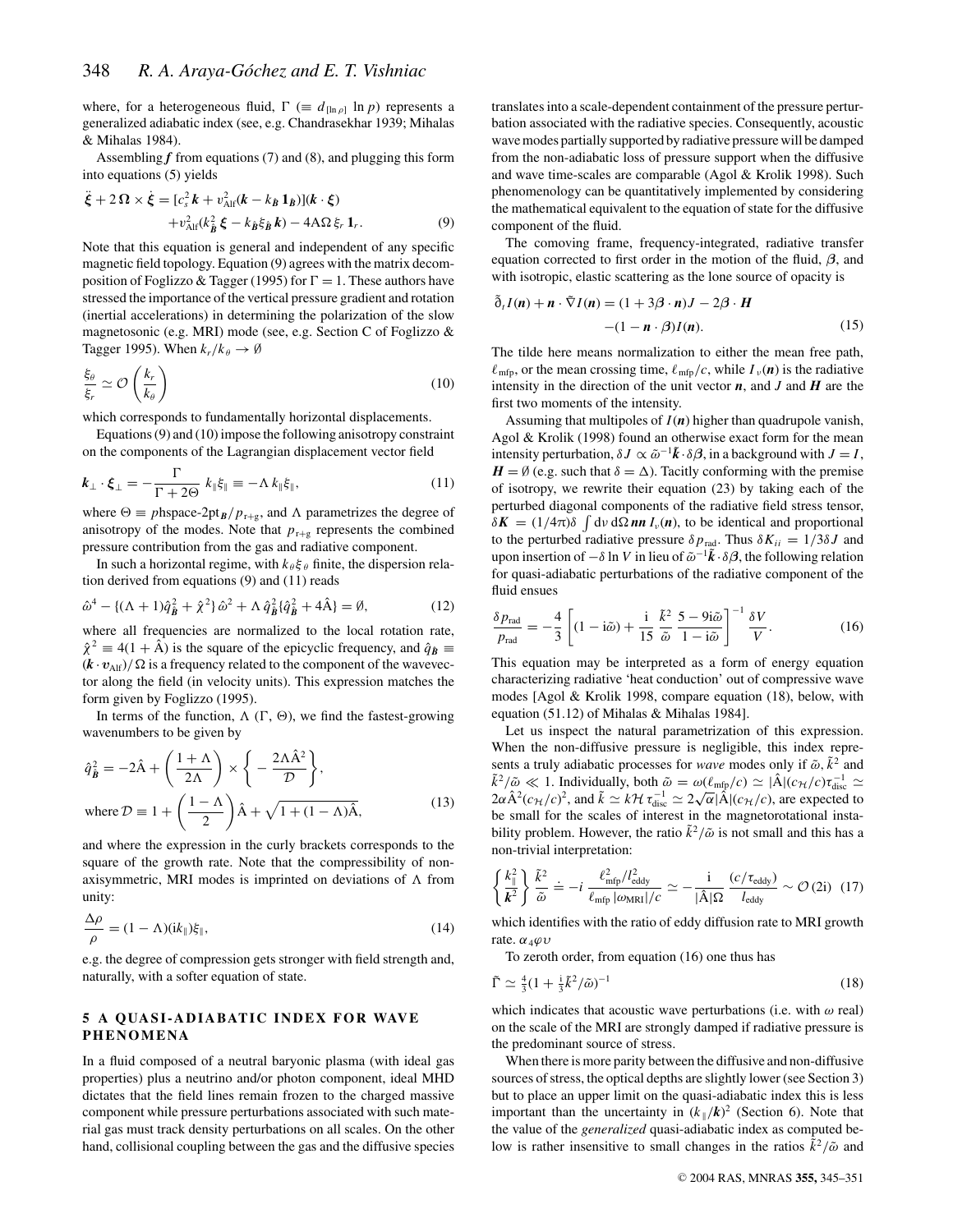$(k_{\parallel}/k)^2$ . Such an index is calculated by defining a thermodynamic 'quasi-volume',  $\tilde{V} \equiv V^{\tilde{\eta}}$ , through equation (16) as follows

$$
\frac{\mathrm{d}p_{\text{rad}}}{p_{\text{rad}}} = -\frac{4}{3}\,\tilde{\eta}\,\frac{\mathrm{d}V}{V} \equiv -\frac{4}{3}\,\frac{\mathrm{d}\tilde{V}}{\tilde{V}},\tag{19}
$$

while computing the diffusive stress contribution to thermodynamic processes in terms of the logarithmic differential of this quasivolume: d ln  $\tilde{V} = \tilde{\eta}$  d ln *V*. This yields the effective volume filled by the radiative, 'leaky' component of the fluid. Indeed, the scaledependent function  $\tilde{\eta}$  is nothing but the logarithmic differential ratio between the effective and actual volumes occupied by the diffusive component.

We consider two cases in turn: (1) an admixture of photon radiation plus an ideal gas (with  $p_{\text{gas}} \simeq p_{\text{rad}}$ ) and (2) an admixture of neutrinos ( $p_{rad} = 7/8aT^4$ ) plus gas/radiation/pairs ( $p_{gas} = 11/12aT^4$ ) where the relatively cool nucleons make a negligible contribution to the total pressure (this assumption is consistent with the results of PWF but not with those of Di Matteo et al. 2002). An expression that includes the nucleon pressure contribution is readily derivable from the procedure described below). Further, when the degeneracy parameter inhibits the electron–positron pair density (Section 2) one should simply use  $p_{\text{gas}} \simeq a [1 + 7/4 \exp(-\mu/kT)] T^4/3$ . [Note that in general degeneracy pressure is negligible (PWF; Di Matteo et al. 2002)].

The standard lore (see, e.g. Chandrasekhar 1939; Mihalas & Mihalas 1984) of computation of the generalized adiabatic exponent,  $\Gamma_1$ , for an ideal gas plus a radiative component involves setting  $dQ = dU + dW \doteq \emptyset$  while working out expressions for d*U* and d*W* in terms of two logarithmic differentials, say, d ln *T* and d  $\ln V$ . Using  $dQ \doteq \emptyset$  is clearly artificial but this is an adequate artefact when the main concern is with the non-elastic properties of the fluid and not with the amount of heat loss. Thus, we set  $dQ_{\text{tot}} = dQ_{\text{gas}} + d\bar{Q}_{\text{rad}} = \emptyset$  with both  $dQ_{\text{gas}} = \emptyset$  and  $d\bar{Q}_{\text{rad}} = \emptyset$ (recall that the interactions between the two species are assumed to be entirely elastic). Computation of the specific heat contribution from the gas component is straightforward:  $dQ_{gas}/V = p_{gas}/(\Gamma_{gas})$ − 1) d ln *T* + *p*gas d ln *V*, while use of the quasi-volume for the radiative component yields

$$
d\tilde{Q}_{\text{rad}}/\tilde{V} = 12 p_{\text{rad}} \, d \ln T + 4 p_{\text{rad}} \, d \ln \tilde{V}
$$
  
= 12 p\_{\text{rad}} \, d \ln T + 4 \tilde{\eta} p\_{\text{rad}} \, d \ln V. (20)

Elimination of d ln *T* in favour of d ln *p* is achieved by computing  $dp$  (d ln *T*, d ln *V*) for the combined gas. Furthermore, utilizing  $\Gamma_{\text{gas}}$  $= 5/3$  and the standard definition of  $\Gamma_1 \equiv - d_{\ln V} \ln p$  yields

$$
\Gamma_1 = \frac{(4\tilde{\eta}\beta + 1)(4\beta + 1) + 12\beta + 3/2}{(1 + \beta)(12\beta + 3/2)},
$$
\n(21)

where  $\beta$   $\equiv$   $p_{rad}/p_{gas}$ . Naturally, the  $\Re(\Gamma_1)$  agrees with the standard result (Chandrasekhar 1939; Mihalas & Mihalas 1984). Moreover, it is relatively straightforward to use the  $\Im(\Gamma_1)$  to find the decay rate of acoustic waves partially supported by radiative stress (aside from viscosity).

For neutrino-cooled accretion flows, equation (20) is still valid under the understanding that  $p_{rad} = 7/8aT^4$  corresponds to the neutrino pressure, while  $p_{\text{gas}} = 11/12aT^4$  (or  $p_{\text{gas}} \simeq a [1 + 7/4]$  $\exp(-\mu/kT)$ ]  $T^4/3$  when the electron component becomes degenerate) corresponds to photons and pairs and  $dQ_{rad}/V = 12 p_{gas} d$ ln  $T + 4 p_{\text{gas}}$  d ln *V*. With these substitutions, an identical procedure to the one above yields

$$
\Gamma_1 = \frac{4}{3} \frac{(1 + \tilde{\eta}\beta)}{(1 + \beta)}.
$$
\n(22)

# **6 IMPACT OF RADIATIVE DIFFUSION AT MRI SCALES**

We have worked out solutions of a simplified version of the dispersion relation for non-axisymmetric MRI modes in the limit of purely 'horizontal' fluid displacements (e.g. non-meridional). Since such displacements maximize the efficiency of free-energy tapping from the differential shear flow, this regime generally encompasses the unstable modes of fastest growth. The ensuing dispersion relation, equation (12), shows that the MRI is sensitive to a combination of two fluid properties – the 'softness' of the fluid and the ratio of gas to magnetic pressure – through a single parameter,  $\Lambda$ . Such a parametrization, in turn, bears a direct connection to the compressibility of the modes (cf. equation 14). Some physical insight may be gained by rewriting the compressibility of the mode,  $1 - \Lambda$  ( $\alpha$ )  $\Delta \rho/\rho$ ), as follows

$$
1 - \Lambda = \left(1 + \frac{\Gamma_1}{2} \frac{p_{r+g}}{p_B}\right)^{-1}
$$

while noting that '2' represents the effective index of a magnetic field to perpendicular compression (see, e.g. Shu 1992). MRI modes thus involve a large degree of compression when the Alfvén speed is close to the effective sound speed of the material medium.

,

On the other hand, in Section 5 (cf. equation 17) we have demonstrated that when the disc is very hot and optically thick such that a radiative, diffusive species constitutes a significant source of stress, radiative heat conduction precludes a treatment of the fluid as a single fluid for the scales of relevance to the MRI; that is, compression at these scales becomes intrinsically non-adiabatic. Indeed, the ordering of wavenumber components associated with the horizontal regime,  $k_{\varphi}$ ,  $k_{r} \ll k_{\theta}$ , implies that the smallest length-scale of the eddies is meridional; i.e. that the eddies are very nearly flat. The brisk loss of pressure support from meridional radiative diffusion, in turn, means that these modes are strongly damped; i.e. the horizontal regime is inaccessible when radiative pressure dominates the dynamics.

Nevertheless, we are looking to read the gross properties of the fastest-growth modes from the 2D dispersion relation (12) by requiring parity among diffusive and non-diffusive sources of stress while finding an expression for the *generalized quasi-adiabatic index* of the combined fluid, equations (21) and (22). It is noteworthy that such parity among sources of stress may be expected in neutrinocooled accretion flows such as those involved in gamma-ray burst progenitor models.

To place a zeroth-order [recall  $|\tilde{\omega}| \simeq \tilde{k}^2 \ll 1$ ,  $\tilde{\omega}/\tilde{k}^2 \sim \mathcal{O}(2i)$ ] upper limit on the quasi-adiabatic index, recall that for wave phase  $\propto$  i( $\mathbf{k} \cdot \mathbf{x} - \omega t$ ), the MRI growth rate corresponds to a purely imaginary wave frequency (i.e. since the wave phase is stationary at the corotation radius):  $\omega_{MRI} = + i|\omega_{MRI}$ . Thus, combining equations (17) and (18) yields

$$
\tilde{\Gamma} = \frac{4}{3} \frac{1}{1 + \frac{1}{3} \tilde{k}^2 / |\tilde{\omega}_{\text{MRI}}|} \longrightarrow \frac{4}{3} \left[ 1 + \frac{2}{3} \left( \frac{k^2}{k_{\parallel}^2} \right) \times \frac{\hat{q}_{\tilde{B}}^2}{|\tilde{\omega}_{\text{MRI}}|} \right]^{-1} .
$$
(23)

An accurate estimate of the ratio  $\hat{q}_{\hat{\mathbf{B}}}^2/|\hat{\omega}_{\text{MRI}}|$  for arbitrary values of  $\Lambda$  ( $\Gamma_1$ ,  $\Theta$ ) may be found through the iterative use of equation (13) (since  $\tilde{\eta}$  and thus  $\Gamma_1$  itself depends on  $\hat{q}_B^2/|\hat{\omega}_{MRI}|\text{, but the value of the}$ *generalized* index is rather insensitive to small changes in this ratio.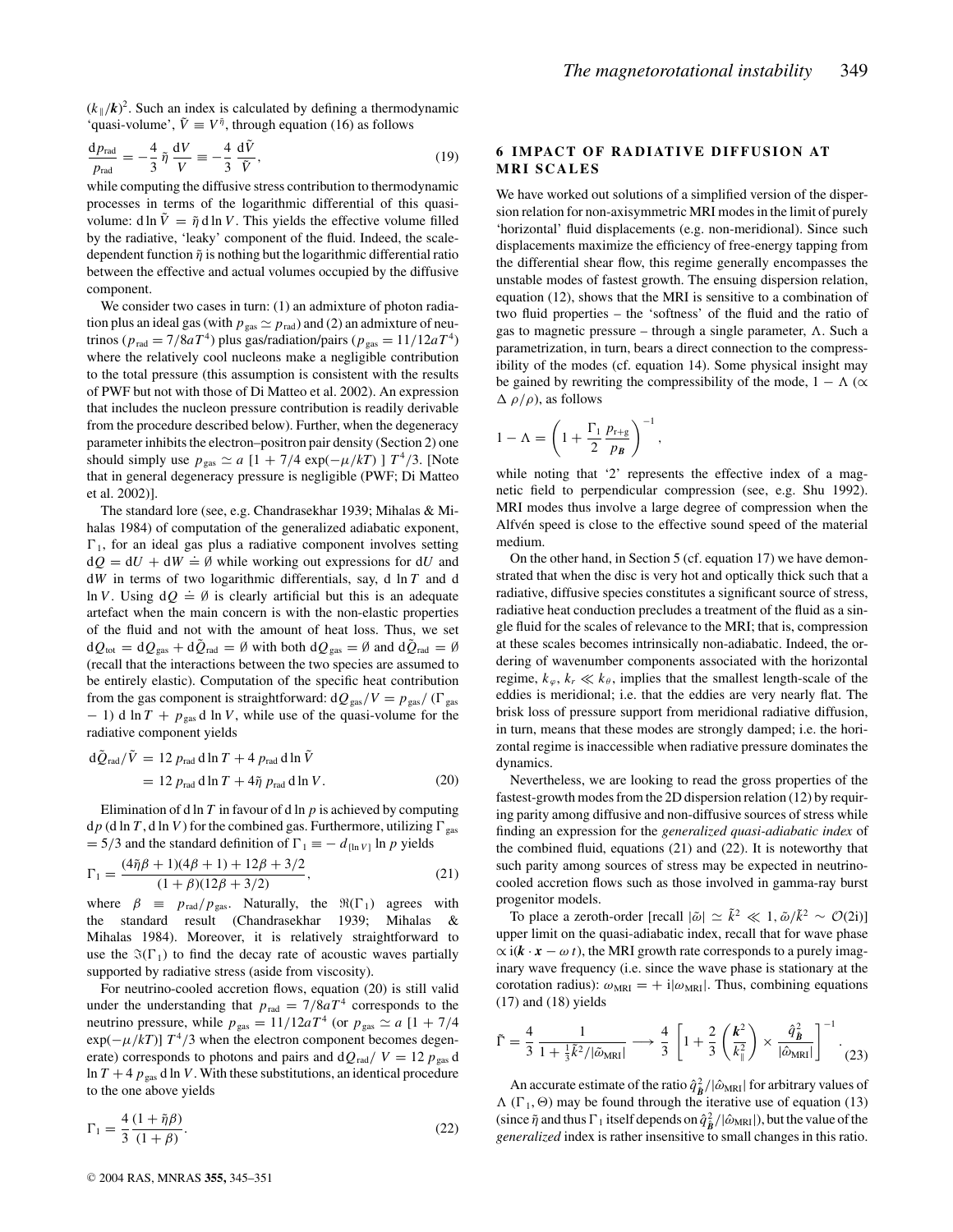For Keplerian rotation and in the weak-field (i.e. incompressible) limit, we have  $\hat{q}_{\hat{B}}^2/|\hat{\omega}_{MRI}| \stackrel{\Theta \to 0}{\longrightarrow} 5/4$ . On the other hand,  $k^2 / k_{\parallel}^2 \gg 1$ for 2D motions so it should be clear that by setting  $k^2 \geqslant 2 k_{\parallel}^2$  we are merely imposing a rough upper limit to the quasi-adiabatic index:

$$
\tilde{\Gamma} \leqslant \frac{4}{3} \tilde{\eta}_{\text{max}} \stackrel{\Theta \to 0}{\longrightarrow} \frac{1}{2} \tag{24}
$$

(again, the result we seek is rather insensitive to the precise value of  $\tilde{\eta}_{\text{max}}$ ).

Using  $\tilde{\eta}_{\text{max}} = 3/8$ , and  $p_{\text{rad}} = p_{\text{gas}}$ , in equation (21), the generalized quasi-adiabatic index for an ideal gas plus photon radiation works out to be

$$
\Gamma_1 = \frac{26}{27} \longrightarrow 1^-.
$$
\n(25)

On the other hand, using  $\tilde{\eta}_{\text{max}} = 3/8$ ,  $p_{\text{rad}} = 7/8aT^4$  and  $p_{\text{gas}} =$  $11/12aT<sup>4</sup>$  in equation (22), yields

$$
\Gamma_1 = \frac{239}{258} \longrightarrow 1^- \tag{26}
$$

for a neutrino-cooled accretion flow. In either case, the fluid behaviour is close to isothermal when the quasi-adiabatic index associated with the diffusive species drops below the isothermal value  $\tilde{\Gamma} \leqslant 1.$ 

# **7 DISCUSSION**

Our discussion is focused on two broad dynamical properties of the instability on the presumption that these help clarify the phenomenology of the turbulence in the non-linear stage. Thus, the growth rate is identified in order of magnitude with the inverse of the correlation time of the turbulence and the geometrical regime of fastest growth, with the shape of the most frequent turbulent eddies. We also pay particular attention to the energy deposition process at the outer scale since a major portion of this paper is centred on the issue of entropy generation through non-adiabatic compression and heat conduction.

When a diffusive species represents the major contributor to the stress tensor, one may connect the sluggish growth rate of the MRI (discovered by Blaes & Socrates 2001 for axisymmetric modes) to the adiabatic inaccessibility of the horizontal regime associated with fastest growth in standard fluids. For non-axisymmetric modes in a toroidal field geometry, this regime becomes intrinsically nonadiabatic because of the brisk rate of vertical (meridional) heat transport out of nearly flat, compressive perturbations. Indeed, while in an ideal fluid the dominant eddies tend to have  $k_{\theta}$  several times larger than  $k_r$  and  $k_\varphi$ , adding a radiative diffusive species induces conductive losses that move mostly along  $\mathbf{1}_{\theta}$ . This, in turn, means that slow MHD modes with high  $k_{\theta}$ , i.e. horizontal regime modes, are preferentially damped. The magnitude of  $k_{\theta}$  for the fastest-growing modes is then set by a marginal damping condition. Since the length-scale for marginal damping is of order  $k_{\parallel}$  (cf. equation 17), it follows that MRI eddies should be more nearly isotropic in such an environment, i.e.  $k_{\theta} \approx k_{\parallel}$ , which goes along with the modest reduction in growth rate. The ultimate shape of the eddies is determined by the necessity of the unstable modes to draw free energy from the differential shear flow (i.e. with comoving fluid excursions *perpendicular* to the local meridian) against the tendency of the eddies to avoid strong damping from meridional conductive losses. Thus, the fastest-growing eddies in a fluid with diffusive properties should still be somewhat flattened but more nearly isotropic than those of a standard fluid.

Similar arguments may be made when there is more parity among diffusive and non-diffusive sources of stress. Moreover, the net effect is to soften the effective index of the fluid toward isothermality,  $\Gamma_1 \rightarrow 1$  (cf. equations 25 and 26), along with more modest dynamical effects. Furthermore, if thermalization processes are 'slow' compared to the instability time-scale, the energy deposition process may be associated primarily with conductive losses out of MRI eddies, and, secondarily, with thermalization interactions between the diffusive and the non-diffusive particle species. Since the shortest dimension of the fastest-growing modes is meridional, conductive losses move preferentially along the local meridian and this may favour an efficient cooling regime.

These conclusions are broadly supported by the numerical simulations of Turner, Stone & Salo (2002) and Turner et al. (2003). Their report of a standard radiation-pressure-dominated  $\alpha$ -disc, with  $p_{\text{rad}} \gtrsim p_{\text{gas}} \simeq p_B$  shows that the non-linear outcome of the MRI is a porous medium with drastic density contrasts. Under nearly constant total pressure and temperature, the non-linear regime shows that density enhancements anticorrelate with azimuthal field domains – just as expected from the linear theory – and that turbulent eddies live for about a dynamical time-scale while matter clumps are destroyed through collisions or by running through localized regions of shear on a similar time-scale. Notably, the non-linear density contrasts may be quite large  $\langle \rho_{\text{max}}/\rho_{\text{min}} \rangle \gtrsim 10$  when  $p_{\text{rad}} \gg$  $p_{\text{gas}}$ .

At a very fundamental level, the formation of these clumps may be connected to the effects of radiative heat conduction out of compressive perturbations. This can be understood by computing the polarization properties of the fastest-growing modes in the horizontal regime:  $\xi_r = -\sqrt{\Lambda} \xi_\varphi$  and  $|\xi_\theta| \ll |\xi_r|$ , and reading from equation (14) that at the linear stage of the instability there exists a converging flow toward every other Lagrangian displacement node of the modes (see fig. 2 of Foglizzo & Tagger 1995). In a fluid with entirely elastic (adiabatic) properties, the pressure perturbation associated with such compression will act as a restoring force to decompress the fluid in the non-linear stage. On the other hand, when the fluid has radiative heat conduction properties on the scale of the density perturbations, no such restoring force persists on time-scales longer than the inverse of the growth rate (which, following equation 17, is of the same order as the diffusion time). In the non-linear stage, material clumps thus formed will maintain their integrity and decompress only in proportion to the pressure contribution from the non-diffusive particle species.

Blaes & Socrates (2001) predicted qualitatively similar results for axisymmetric modes. Our analytical solutions agree with their result,  $|\hat{\omega}_{MRI}| \sim c_g/v_{\text{Alf}}$ , in the limit  $k_r = c_r \rightarrow 0$  and  $c_g \rightarrow 0$ . The present paper complements their findings and the non-linear numerical explorations of Turner et al. (2002, 2003) by presenting a simplified approximate dispersion relation for non-axisymmetric modes while interpreting the effects of radiative heat conduction in terms of an 'ultrasoft' quasi-adiabatic index (i.e.  $\tilde{\Gamma}$  < 1) for the contribution of the radiative species to the energy equation. Thermalization processes are excluded by the radiative conduction approximation. Thermalization effects are discussed by Blaes & Socrates (2003, Section C) in terms of an effective sound speed for the combined fluid. Our results are applicable to optically thick, neutrino-cooled discs when the electron chemical potential rises significantly above the disc temperature such that non-conductive, thermalizing processes (i.e. neutrino annihilation into electron–positron pairs and absorption on to nuclei) are effectively blocked by high occupation of the Fermi levels. Our linear analysis is suggestive of a highly clumpy flow structure where neutrinos escape from neutronrich mass overdensities with moderate electron degeneracy ( $\mu$  > *kT*). Notably, an intermittent, porous disc structure is conductive to